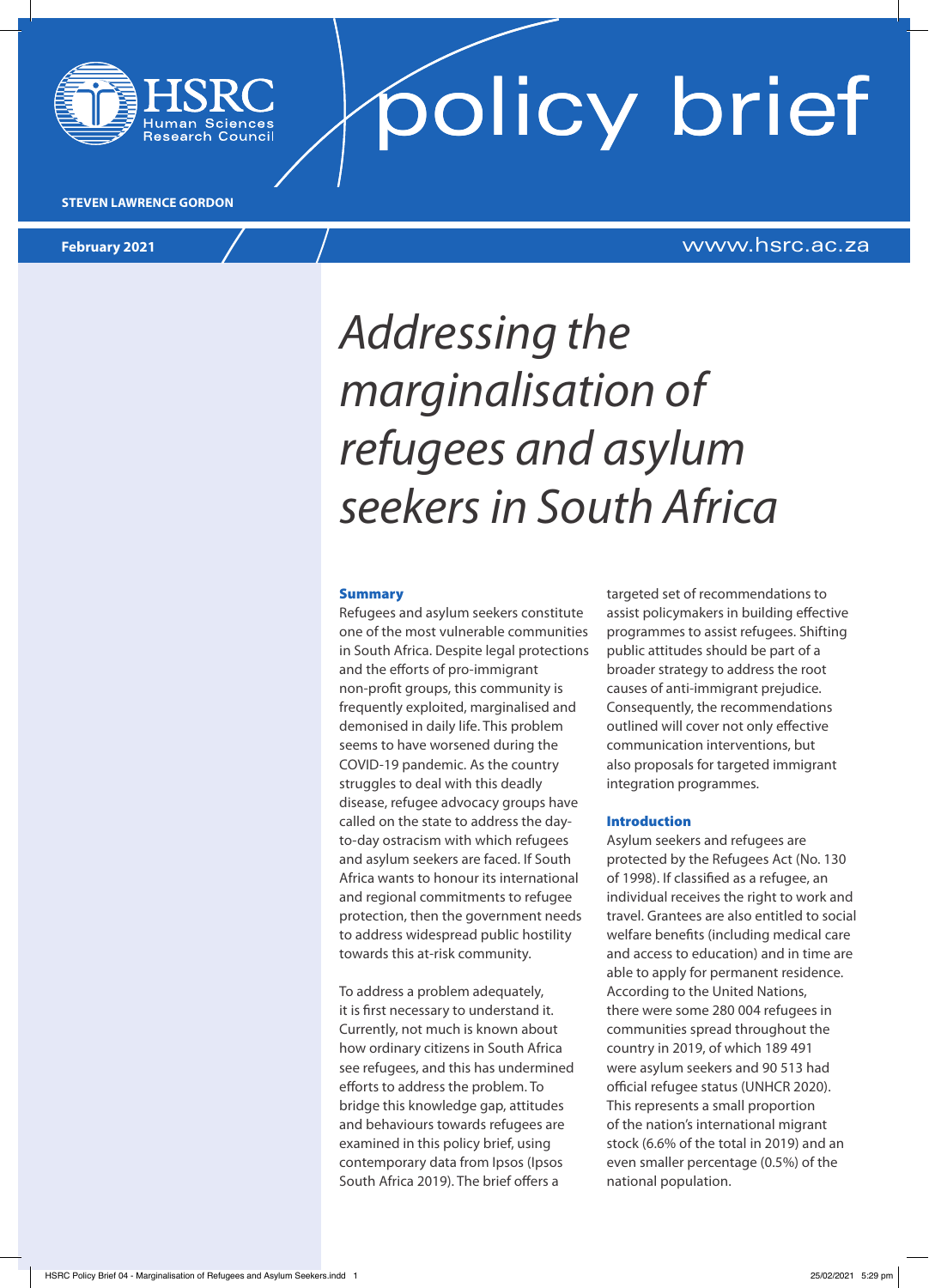Refugee legislation in South Africa has, traditionally, been amongst the most progressive on the African continent. It emerged through incremental agreements with the United Nations High Commission for Refugees in the early 1990s and was centred on safeguarding human rights (see Handmaker et al. 2013 for a review of this process). However, there has been growing criticism from civil society (both domestic and international) about the failure of the state to protect the refugee community. The asylum management system was described as 'fatefully' inadequate by an Amnesty International South Africa (2019) report. Insufficient procedures leave hundreds of thousands of refugee applicants vulnerable to exploitation and mistreatment. In January 2020, restrictive amendments to the Refugee Act exacerbated the existing level of criticism.

### Data

Ipsos conducted a survey of the adult population in four of South Africa's nine provinces: Limpopo, KwaZulu-Natal, Western Cape and Gauteng. This collective is referred to in this policy brief as the 'LKWG' cluster. Why was this cluster of four provinces selected? The four represent a good cross-section of the nation, containing a diverse (in terms of economic, racial and linguistic variation) population. In addition, most of the refugee and asylum seeker population reside in these four provinces. The survey was collected at the household level with fieldworkers conducting face-to-face interviews. The questionnaire was translated into multiple South African languages and (where appropriate) was conducted in the home language of the respondent. The sample was restricted to adults (18 years or older) living in private households. After cleaning, the Ipsos sample contained 2 004 respondents. Benchmark weights were applied to ensure that the data are representative

at the provincial level and all data presented in this brief are weighted.

#### Stereotypes and scapegoating

To better understand refugee stereotypes in the LKWG population, it is instructive to look at whether people attributed a list of negative and positive traits to this community (see Figure 1). About half the populace believed that refugees were dishonest and 37% told fieldworkers that they were violent. A majority (57%) of the population thought that people from this community took jobs that belonged to native-born citizens. Less than one-third (32%) of the general LKWG populace said that refugees could be described as good. Further statistical testing found that an individual was more likely to believe that refugees were job-stealers if they also believed that this group was dishonest, different and violent. This seems to suggest quite a hostile view of those seeking asylum in South Africa and confirms prior public opinion research towards refugees in the postapartheid period (Gordon 2016).

The kind of stereotypes outlined above are without empirical justification

and demonstrate the degree to which refugees are ostracised. Many people, unfortunately, use these stereotypes to make judgments about refugees. Two-thirds of the LKWG population, for instance, thought that many refugees lied about why they were here, and were trying to take advantage of South Africa. Regrettably, people operated in friendship networks that did not challenge their views on refugees. Only a fifth of the public reported that their friends had a dissimilar opinion from them about this group. This kind of attitudinal homophily was more apparent amongst those with strong anti-refugee views.

Attitudes towards refugees were found to correlate with public attitudes about other types of migrants. If an individual held anti-refugee views, then he/she was also more likely to display antagonism towards cross-border migrants. Consequently, the results depicted in Figure 1 are not surprising. Existing public opinion research by Gordon (2017) has documented a persistent public discourse around immigration as a driver of violence, poverty and immorality (see also Gordon 2020).





**Figure 1**: Public attitudes towards the characteristics of refugees and cross-border migrants (Source: Ipsos South Africa 2019)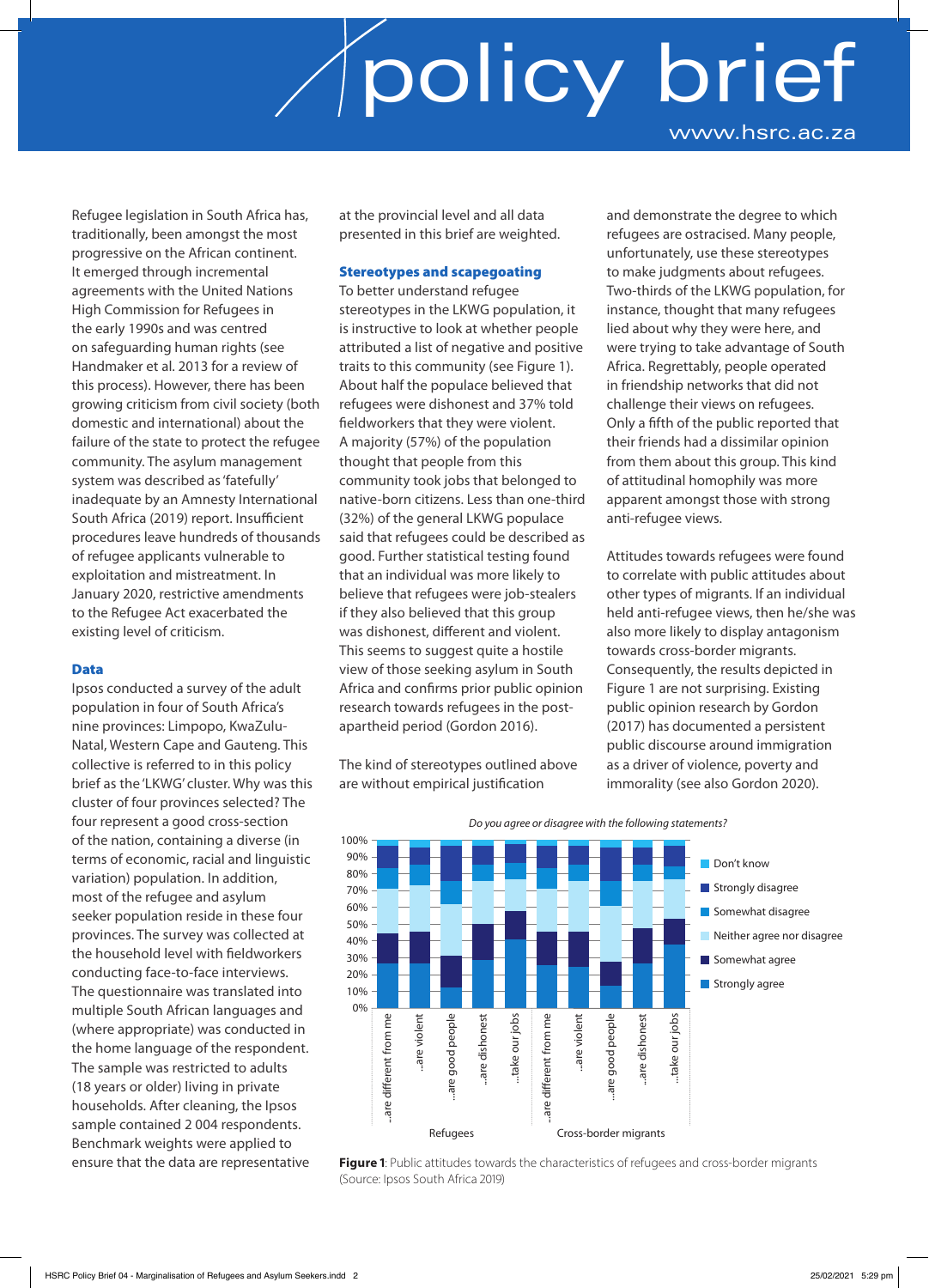### Welfare chauvinism

One of the principal questions surrounding refugees in South Africa concerns whether this group should receive the same access to social welfare as native-born citizens. During the COVID-19 pandemic, who should benefit from the welfare system (especially the Social Relief of Distress Grant) has been the subject of a controversial and contentious debate. The desire to deny (or restrict) welfare access for the foreign-born is known as 'welfare chauvinism'. The term has been employed in Europe to explain the emergence of right-wing nationalist parties in the context of growing ethnic diversity (Mudde 2002). In their most extreme form, welfare chauvinists argue for excluding the foreign-born from any welfare provision whatsoever. In weaker forms, people who hold this view contend that benefits for immigrants should be conditional on, for instance, financial contribution made to the country (for further discussion, see Reeskens & Van Oorschot 2012).

To examine support for welfare chauvinism amongst the general LKWG population, let us look at attitudes towards the conditions under which refugees should receive social grants and services. Here fieldworkers asked respondents *when* they thought refugees should obtain these rights. Response categories included: (i) immediately on arrival; (ii) after living in South Africa for a year, whether or not they have worked; (iii) only after they have worked and paid taxes for at least a year; (iv) once they have become a South African citizen; and (v) they should never get the same rights. About two-fifths of the population supported the most exclusionary option, while 15% backed rights based upon citizenship. Nearly a fifth (17%) of the populace said it should be conditional and based upon reciprocity, and only 14% took an unconditional stance on this issue. Reviewing these results, it is surprising

that birthplace emerged as the main driving mechanism for granting welfare. Given the country's history of struggle against racism, this is a far more ethno-nationalistic response than was anticipated.

### Volunteering to help refugees

In order to address anti-refugee sentiments in South Africa, it is necessary to better comprehend prosocial behaviour amongst the populace. Let us start by looking at who is volunteering to help refugees in the LKWG public. Figure 2 depicts levels of individual engagement in different kinds of help for refugees living in the country in the twelve months prior to the interview. Here help can be defined in a variety of different ways, including both intangible and tangible forms. The most common form of help given was a material donation (7%) followed by information sharing with friends and family (6%). Holding a welfare chauvinistic position decreased the odds of helping refugees. This result shows the importance of anti-refugee attitudes as determinants of volunteering.

Reviewing the data, it was surprising to observe that a significant number of people thought that organisations helping refugees were engaged in

deceitful profiteering. Most of the LKWG population (53%) believed that these organisations were misappropriating money meant for refugees. Such views were common even amongst those who had helped in the last twelve months. In addition, belief in the dishonesty of aid agencies was found to be particularly strong amongst those with a friend who volunteered to help refugees. Of those with such a friend, 64% claimed that aid agencies were dishonest, compared to 51% of those without a volunteer friend.

Spiritual beliefs are the cornerstone of how many people in South Africa see the world, informing how important principals (such as compassion and charity) are practised. Despite this centrality, the LKWG populace was divided on whether their faith establishes an obligation to provide for the needs of those entering the country. Two-fifths of the public agreed with the statement, while 23% did not and 37% were unsure (see Figure 3). The religious subgroup that was the most likely to agree with the statement were mainline Protestants (52%), while Zionist Christians (38%) were the least likely to agree. More than half (51%) of those who provided some form of support to refugees in the last twelve months told fieldworkers that their faith includes



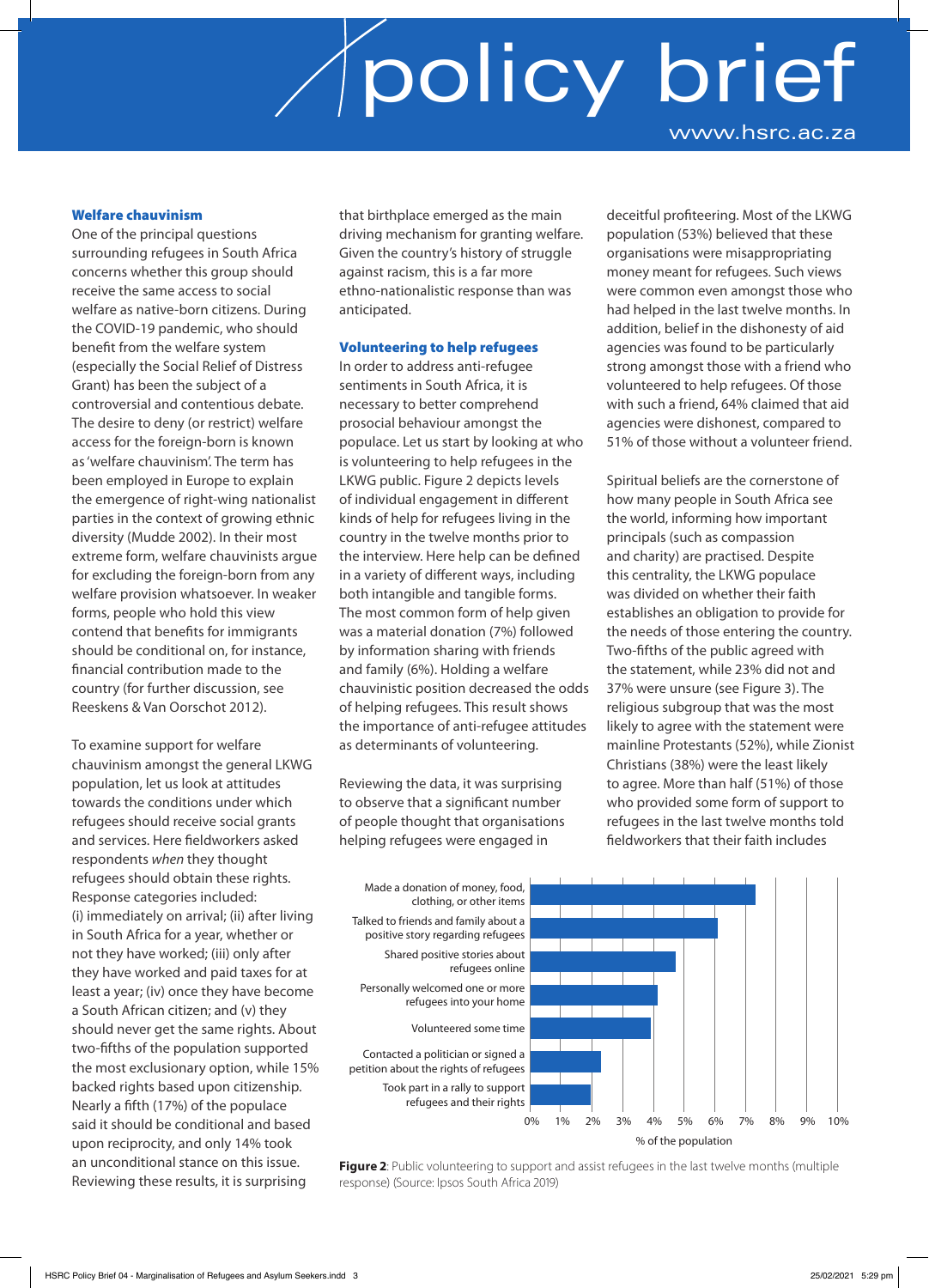*Do you agree or disagree that according to my faith, we should help provide for the needs of those entering* 



**Figure 3:** How faith affects attitudes to assisting migrants and refugees, by religious affiliation (Source: Ipsos South Africa 2019)

a duty to help. This demonstrates the important role played by religious communities in building support for the refugee community.

### Attitudinal segmentation

We need effective targeted campaigns to expand public goodwill towards refugees. This will require identifying and effectively mapping networks of attitudes and preferences on this issue. Using 15 questions on refugees, an attitudinal segmentation of the LKWG public was conducted. Four distinct opinion clusters were identified: (i) Liberal; (ii) Ambivalent; (iii) Careful; and (iv) Judgmental. The Liberal cluster represents a fifth of the LKWG population and is defined as those who are most positive about refugees and most willing to help them. The Judgmental cluster comprises 26% of the populace and is the least prepared to provide this group with any assistance.

Between the extremes of the Liberal and Judgmental clusters were a middle group that was open to adopting more conciliatory views on refugees. The Ambivalent cluster are the largest segment (accounting for 31% of the

LKWG public) and is largely disengaged from this issue. The Careful cluster contains 23% of the population and is comprised of those who are worried about the impact of refugees on societal wellbeing. However, the Careful cluster accepts the need for refugees to seek sanctuary. Given the extreme negativity shown by the Judgmental cluster, it may be better for communication specialists to target these middle groups. Utilising this segmentation, it is possible to identify demographic, geographic and socio-economic differences between the four clusters, as indicated in Table 1.

#### Recommendations

There is a need to encourage the general public to embrace a **more progressive view** of refugees and cross-border migrants. In order to achieve this, communication specialists must target false stereotypes about the dishonest and violent nature of refugees. This is not as impossible as it sounds. The data presented shows that a significant number of people can be classified as Liberals, willing to support pro-refugee policies and initiatives. The goal should be to expand this number by targeting those who are open to persuasion. The brief has mapped the demographic and

socio-economic characteristics of the different attitudinal clusters to make this possible. For example, people belonging to the Ambivalent Cluster tend to be younger, female, Black African and living outside major metropolitan areas. Targeted with specific messaging, it would be possible to move this cluster towards a more supportive position on refugees.

The successful **implementation of communication strategies will require recruiting allies** within important segments of South African society. Religious institutions and leaders could play a powerful role in any pro-refugee communication campaign. Christian leaders of various kinds might exert a particularly persuasive influence on dispelling anti-immigrant sentiments in their congregations. Currently, many of those in the four provinces surveyed said that faith does not influence their views of refugees. This result presents communication specialists with an opportunity. Encouraging religious leaders to take a stand on this important issue could have a substantial effect on pro-refugee attitudes and behaviour. It will be important, in particular, to engage with the Zionist Christian movement, where sentiment about refugees is least positive

Under current conditions, **funding** for the refugee population in South Africa has become increasingly scarce, with few of their long-term needs being satisfied. Civil society has a critical role in providing humanitarian aid to this vulnerable group. We need to encourage those who can materially assist refugee populations through donations (and other types of assistance) to do so. However, many people seem to think that those helping refugees were opportunistic, and that money collected for refugees is stolen. Ensuring transparency and improving the reputation of pro-refugee organisations is, therefore, essential to encouraging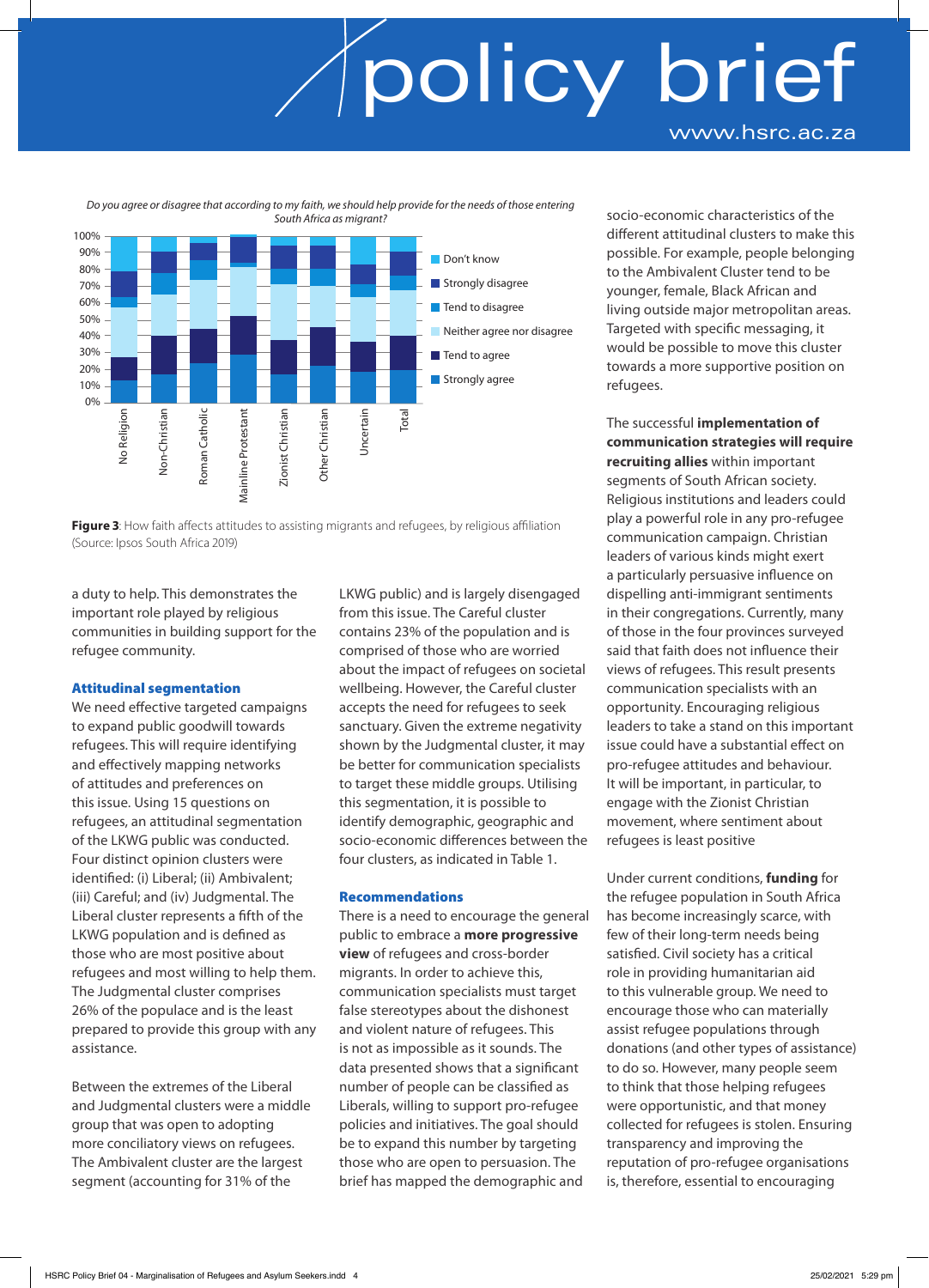**Table 1**: Socio-demographic and geographic characteristics of the four clusters (column percentages) (Source: Ipsos South Africa 2019)

|                               |                              | Liberal |        |    | Careful |    | Judgmental |    | Ambivalent |  |
|-------------------------------|------------------------------|---------|--------|----|---------|----|------------|----|------------|--|
| Gender                        | Male                         | 20      | (1.63) | 23 | (1.63)  | 28 | (1.79)     | 29 | (1.73)     |  |
|                               | Female                       | 20      | (1.55) | 23 | (1.66)  | 25 | (1.71)     | 32 | (1.80)     |  |
| Age group                     | $15 - 19$                    | 28      | (4.77) | 18 | (3.66)  | 15 | (3.96)     | 39 | (5.0)      |  |
|                               | $20 - 34$                    | 22      | (1.82) | 22 | (1.80)  | 25 | (1.88)     | 32 | (2.04)     |  |
|                               | $35 - 54$                    | 18      | (1.75) | 24 | (1.86)  | 29 | (1.99)     | 29 | (1.89)     |  |
|                               | $55+$                        | 16      | (2.79) | 26 | (3.38)  | 33 | (3.61)     | 26 | (3.27)     |  |
| Racial group                  | White                        | 30      | (4.28) | 23 | (3.91)  | 27 | (4.04)     | 20 | (3.49)     |  |
|                               | <b>Black African</b>         | 19      | (1.29) | 23 | (1.36)  | 26 | (1.41)     | 31 | (1.46)     |  |
|                               | Indian                       | 20      | (5.47) | 12 | (4.37)  | 37 | (7.70)     | 30 | (6.75)     |  |
|                               | Coloured                     | 19      | (2.53) | 24 | (2.97)  | 23 | (3.19)     | 34 | (3.47)     |  |
| Geotype                       | Urban (metro)                | 22      | (1.43) | 24 | (1.47)  | 27 | (1.55)     | 27 | (1.53)     |  |
|                               | Urban (non-metro)            | 22      | (3.65) | 18 | (2.88)  | 23 | (3.42)     | 36 | (3.84)     |  |
|                               | Traditional authority areas  | 13      | (1.80) | 26 | (2.77)  | 25 | (2.57)     | 36 | (2.72)     |  |
|                               | Farms                        | 20      | (6.84) | 11 | (3.47)  | 35 | (7.13)     | 34 | (6.53)     |  |
| Province of residence         | <b>Western Cape</b>          | 24      | (2.28) | 26 | (2.23)  | 19 | (2.18)     | 31 | (2.31)     |  |
|                               | KwaZulu-Natal                | 19      | (2.22) | 23 | (2.25)  | 28 | (2.51)     | 31 | (2.49)     |  |
|                               | Gauteng                      | 21      | (1.85) | 25 | (1.95)  | 28 | (2.02)     | 26 | (1.98)     |  |
|                               | Limpopo                      | 15      | (2.56) | 16 | (2.75)  | 27 | (2.88)     | 42 | (3.30)     |  |
| <b>Employment status</b>      | Full-time work               | 23      | (2.0)  | 24 | (1.90)  | 23 | (2.00)     | 30 | (2.13)     |  |
|                               | Part-time work               | 18      | (2.85) | 22 | (3.33)  | 24 | (3.23)     | 36 | (3.52)     |  |
|                               | Unemployment                 | 16      | (2.14) | 24 | (2.26)  | 30 | (2.50)     | 29 | (2.38)     |  |
|                               | Outside labour market        | 21      | (2.17) | 22 | (2.32)  | 27 | (2.46)     | 30 | (2.48)     |  |
| <b>Educational attainment</b> | Incomplete secondary or less | 16      | (1.65) | 23 | (1.82)  | 30 | (2.06)     | 32 | (2.06)     |  |
|                               | Completed secondary          | 22      | (1.72) | 22 | (1.71)  | 23 | (1.78)     | 33 | (1.89)     |  |
|                               | Tertiary schooling           | 23      | (3.04) | 27 | (3.15)  | 28 | (3.06)     | 21 | (2.65)     |  |

Linearised standard errors are in parenthesis. Values above the national average are shaded in blue, and below national average are not shaded.

volunteer behaviour. This will require a coordinated approach amongst prorefugee civil society groups and better monitoring of how non-profits use their resources.

At present one of the most progressive interventions that requires greater investment is **refugee integration**. The lack of well-resourced immigrant integration programmes has been recognised as a problem in the White Paper on International Migration (Republic of South Africa 2017). Interventions that help refugees integrate would assist this vulnerable group engage in positive contacts (i.e. friendly and cooperative) in the communities in which they live. Positive contact has been shown to

reduce anti-foreigner sentiment and reduce unfounded stereotypes against this group (Gordon & Maharaj 2015). Integration programmes would involve acculturalisation that would help refugees learn local languages and customs. Such interventions also need to help refugees with labour market access and entry into local civil society (e.g. trade unions, business associations and local charities). This will allow refugees to make a greater (and more positive) contribution to their community, which will further undermine anti-immigrant stereotypes. These interventions would target the major metropolitan centres where most refugees and asylum seekers are thought to live. In order to reach the community most in need, government will need to work with

relevant community associations and non-governmental organisations.

#### Conclusion

At the time of writing, hundreds of thousands of South Africans have been infected and thousands have died as a result of the COVID-19 pandemic. This disease has had a profound impact on all aspects of our nation, prompting the need to reconsider the importance a compassionate and supportive society. There is growing concern that when our nation emerges from the worst of the pandemic, it will be a more hostile, closed and inimical place for refugees. Although this can be prevented, it will require developing adequate refugee integration programmes as well as mobilising ordinary people to change